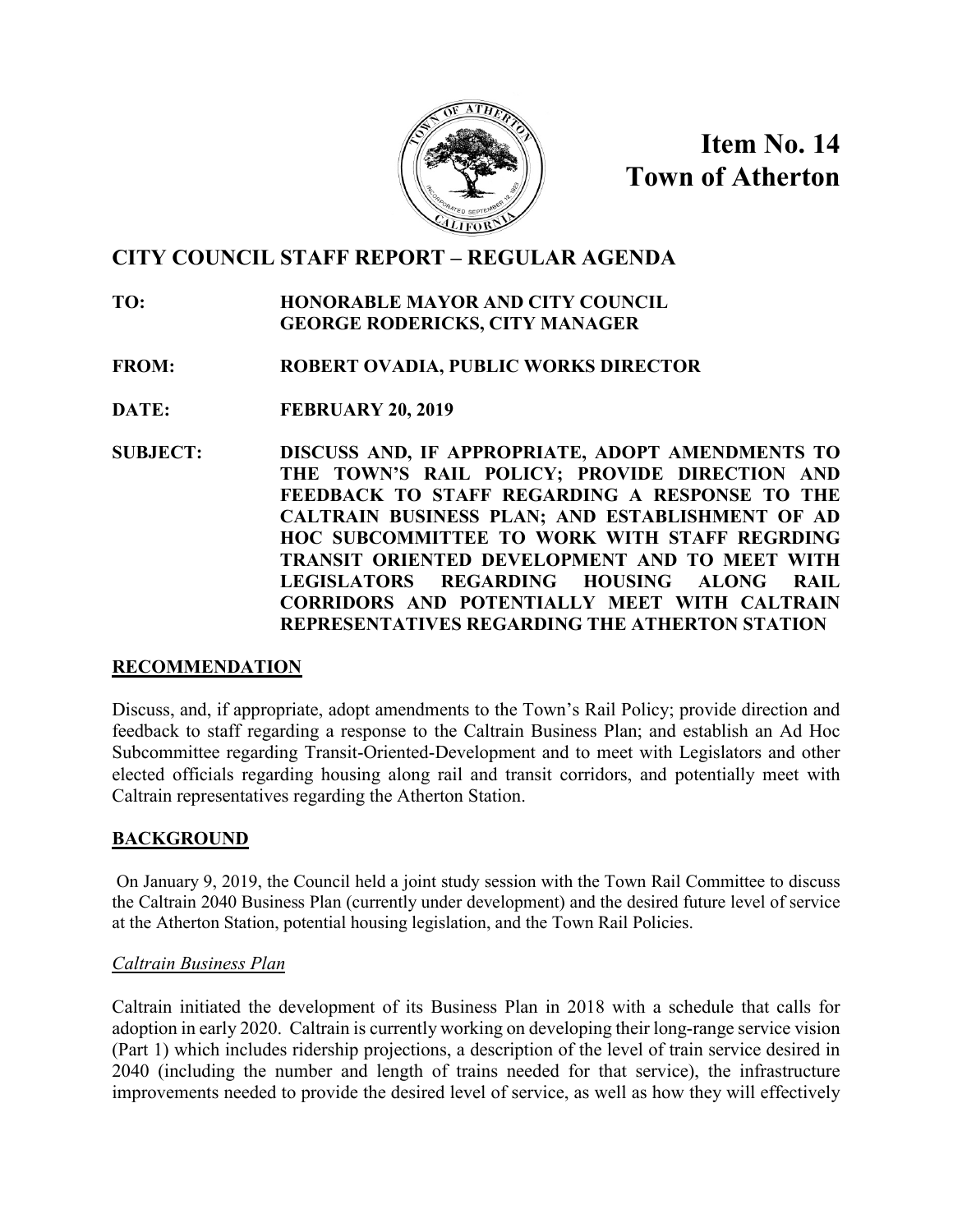Rail Policy and Ad Hoc Committee January 16, 2019 Page 2 of 6

connect to other rail and transit providers. Caltrain is also assessing the community-corridor interface and the Caltrain organization. Caltrain has presented the ridership projections and various service options they have been reviewing to the Local Policy Maker Group (LPMG) which meets monthly.

Caltrain projects a demand of up to 240,000 riders per day in 2040, including approximately peak passenger ridership of 8,000 – 10,000 for the northbound AM/southbound PM commute. To meet this demand, Caltrain forecasts that they would need to operate eight 10-car trains or twelve 8-car trains per hour, per direction. This projection does not include High-Speed Rail capacity to serve the demand. Caltrain presented seven service concepts ranging from twelve (12) to sixteen (16) trains per hour per direction, inclusive of four (4) HSR trains per hour per direction. Previous presentations indicated a headway of a little as two minutes in each direction during peak periods.

Though the various service scenarios show the Atherton Station, Station service levels are denoted as TBD (to be determined) through further analysis. Caltrain has indicated that service to the Atherton Station, in these forecasts, would be via transferring stops from either Redwood City or Menlo Park.

Caltrain is continuing to dialogue with project partners and local jurisdictions to understand interests and concerns with service options.

#### *Rail Policy*

At its December 4, 2018, meeting, the Rail Committee recommended the modifications to the "Town Priorities Regarding Caltrain Line" included in Resolution 18-11, which rescinded and replaced Resolution 15-10 titled "*A Resolution of the City Council of the Town of Atherton Establishing and Governing Town Committees*" including an attachment of the City Council's adopted Rail Related Policy Issues.

#### *Housing Legislation*

California and the San Francisco Bay area are experiencing a shortage in housing and affordable housing. According to the League of California Cities, State housing officials estimate that 180,000 homes need to be built each year to keep pace with population growth. Over the past decade, on average, less than half that number have been constructed annually. Legislation has passed and continues to be discussed at the State level and more recently at the regional level to encourage housing, particularly high-density housing, along transit corridors and near transit stations.

SB 50, "Planning and zoning: housing development: equitable communities' incentive," introduced in December 2018, proposes that local governments shall, upon request of a development proponent, grant an equitable communities incentive waiving maximum controls on density and maximum parking requirements greater than 0.5 spaces per unit. It would further incentivize affordable housing within one-half mile of a major transit stop by waiving maximum heights less than 45 feet and FAR requirements less than 2.5. It would also incentivize affordable housing within one-half mile of a major transit stop by waiving maximum heights less than 55 feet and FAR requirements less than 3.5.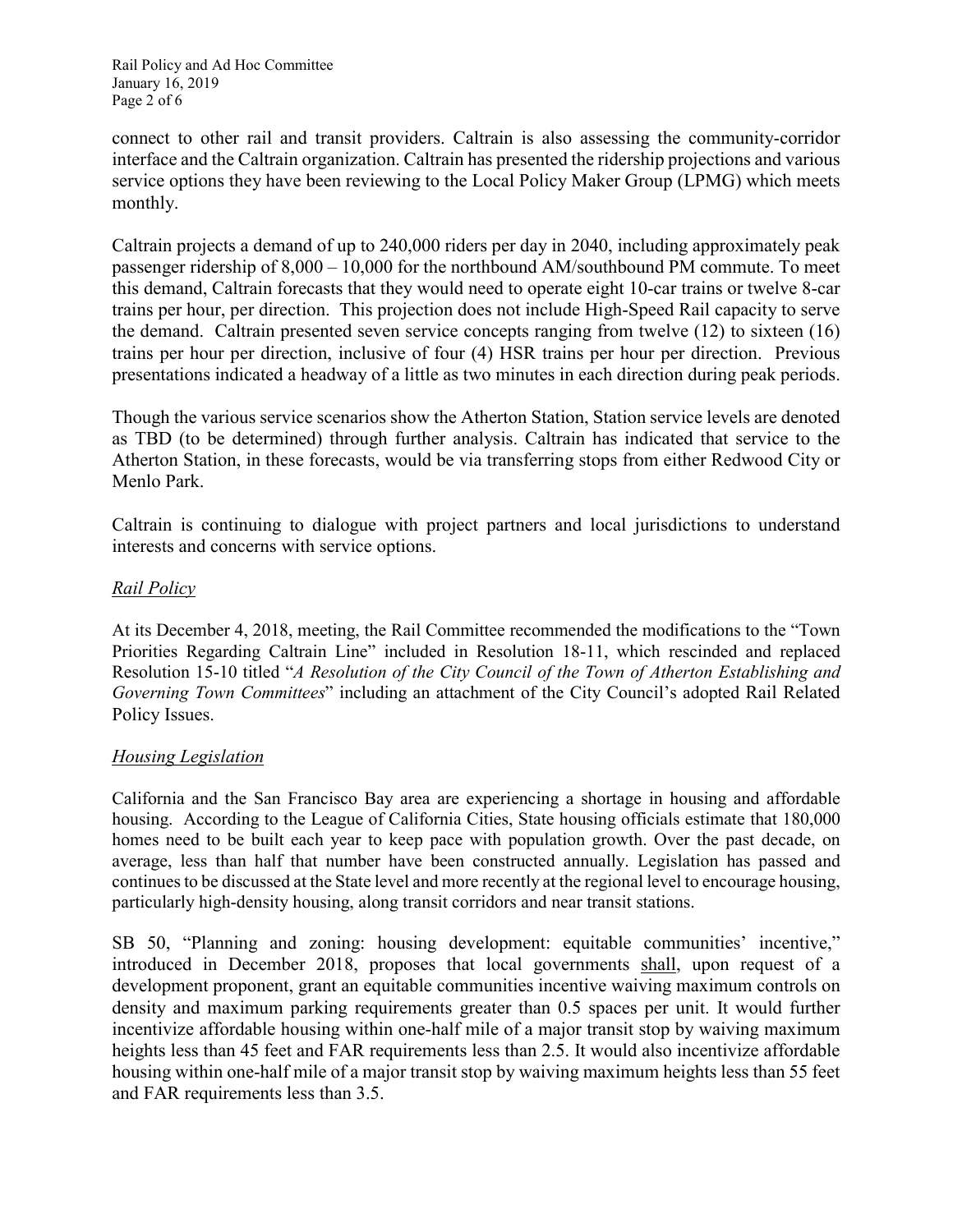Rail Policy and Ad Hoc Committee January 16, 2019 Page 3 of 6

The Committee to House the Bay Area – CASA – has developed the "CASA Compact," a tenelement regional housing implementation plan to increase housing production and protect affordable housing in the bay area. Both the MTC and ABAG have voted to sign on to the CASA Compact. The CASA recommends establishing a Regional Housing Enterprise (RHE) to coordinate and lead implementation of the CASA Compact. Indicating that State law should establish an independent board, with broad representation from MTC, ABAG and key stakeholder groups that helped develop the CASA Compact. They would like the RHE to be formed through an act of legislation that gives it authority to collect new revenue (through fees or taxes); disburse the revenue to programs and projects in the expenditure plans (consistent with the CASA Compact); purchase, lease and hold land; and provide direct assistance. These various measures are intended to remove various aspects of local land use control.

On January 9, 2019, after input from the public and discussion by the Council and Rail Committee, the Council requested that the Rail Committee review service options for the Atherton Station, including potential closure, and provide a recommendation to the Council regarding a desired level of service. The Council further requested that the Committee review the rail policy along with additional feedback provided and provide a recommendation with any suggested changes to the policy.

# **ANALYSIS**

### *Rail Service Levels*

The Rail Committee, at its February 5, 2019 meeting received public comment and discussed various levels of rail service for the Atherton Station. Several members of the public spoke at the meeting and suggested that the Committee consider a recommendation to close the station.

Though a couple of the members of the public acknowledged an historic and sentimental attachment to the station, they suggested that the station may have outlived its purpose. The residents suggested that closure would reduce train horn impacts and would assist with extension of the quite zone. They suggested that the station area could be incorporated into the Town Center greenspace, with the Town potentially taking ownership of the station building. Other items raised include a comment regarding operational efficiencies, that removal of a low use station would further the overall efficiency of the system and that even if service were resumed, there would be pressure from neighboring communities to close the station due to growth around their stations.

The Committee discussed the various impacts of resuming weekday service, including noise, security, limited access to the station, parking loss associated with the Civic Center project, gate down times and associated traffic impacts, and potential housing legislation including SB 50. There was also a suggestion that Caltrain's desired capacity increases will ultimately necessitate closure of low-ridership stops and that the Town could potentially leverage anticipated expenditures that would be needed for platform upgrades and service costs towards safety improvements at Watkins and other Town benefits.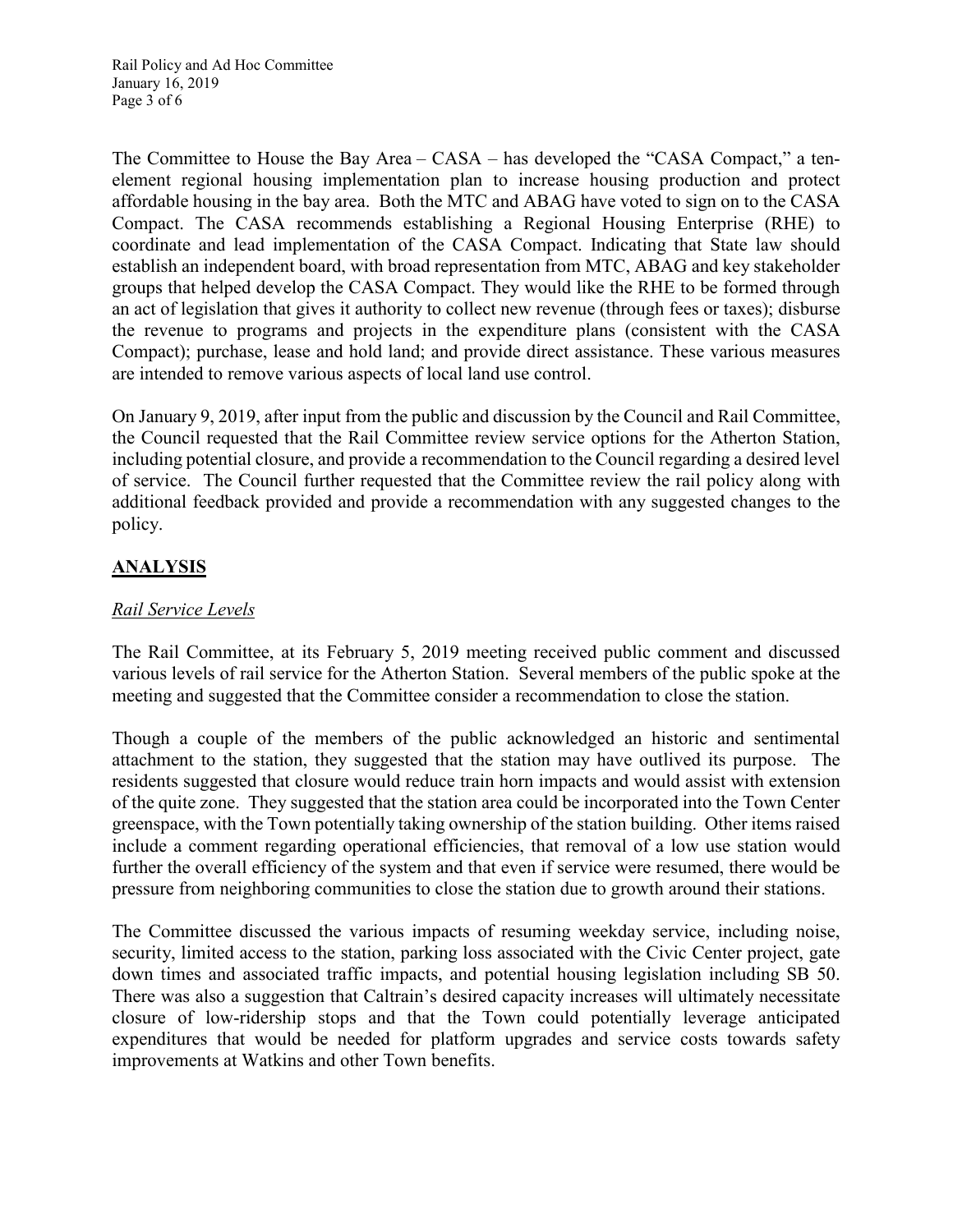Rail Policy and Ad Hoc Committee January 16, 2019 Page 4 of 6

Following the discussion of impacts, the Committee focused on potential service levels. The following options for discussion purposes were included in the associated staff report:

- 1) Retention of weekend only service (+/- every 1.5 hours each way)
- 2) Add weekday service hourly all day
- 3) Add weekday peak hour service only either 30 minutes or hourly
- 4) Add weekday service every 30 minutes during peak plus hourly during non-peak
- 5) Closure

The Committee members felt that the current level of service, weekend only, was the worst option. The current level of service provides the drawbacks of having a station, without any real service benefits. The Committee indicated that the approximate 90-minute interval between trains made it impractical for most weekend trips to San Francisco and that value was relegated to game days where a local train would stop in Atherton on the return trip. The Committee ultimately voted on two options – 1) closure of the station and 2) resumption of full weekday service. The Committee believed that Caltrain would ultimately decide on the service level, but if service were desired, the Town should seek as much service as it could obtain.

The final Committee vote was 4 in favor of full service, 3 in favor of closure, 2 abstentions. One member of the Committee was absent.

#### *Rail Policy*

In consideration of the deliberations associated with the level of service and input received at the joint meeting with the Council on January 9, 2019, the Committee recommended that the Council update the Town Priorities Regarding Caltrain as follows:

#### Town Priorities Regarding Caltrain Line

The Town recognizes that successful implementation of the Town's rail corridor priorities with Caltrain require a partnership with Caltrain. To that end, the Town will endeavor to work with Caltrain to address the following priorities for the Atherton Station and Rail Corridor:

- Caltrain must restore *full* weekday service.
- Caltrain must complete a capital project to remove the "hold out station" in Town.
- *Ensure any long term corridor rail plan limits two tracks through Atherton.*
- Modernization of the rail system must minimize and fully mitigate any environmental impact to the Town.
- The Town seeks to perfect the Quiet Zone within the Town through the addition of Quad Gates at the Watkins Avenue crossing and upgrading the Atherton Station. These measures require the support and partnership of Caltrain.
- *Caltrain must take all necessary steps to make rail transit through the rail corridor as safe as possible including the maintenance of Quad Gates at Fair Oaks Lane and the establishment of Quad Gates at the Watkins Avenue crossing.*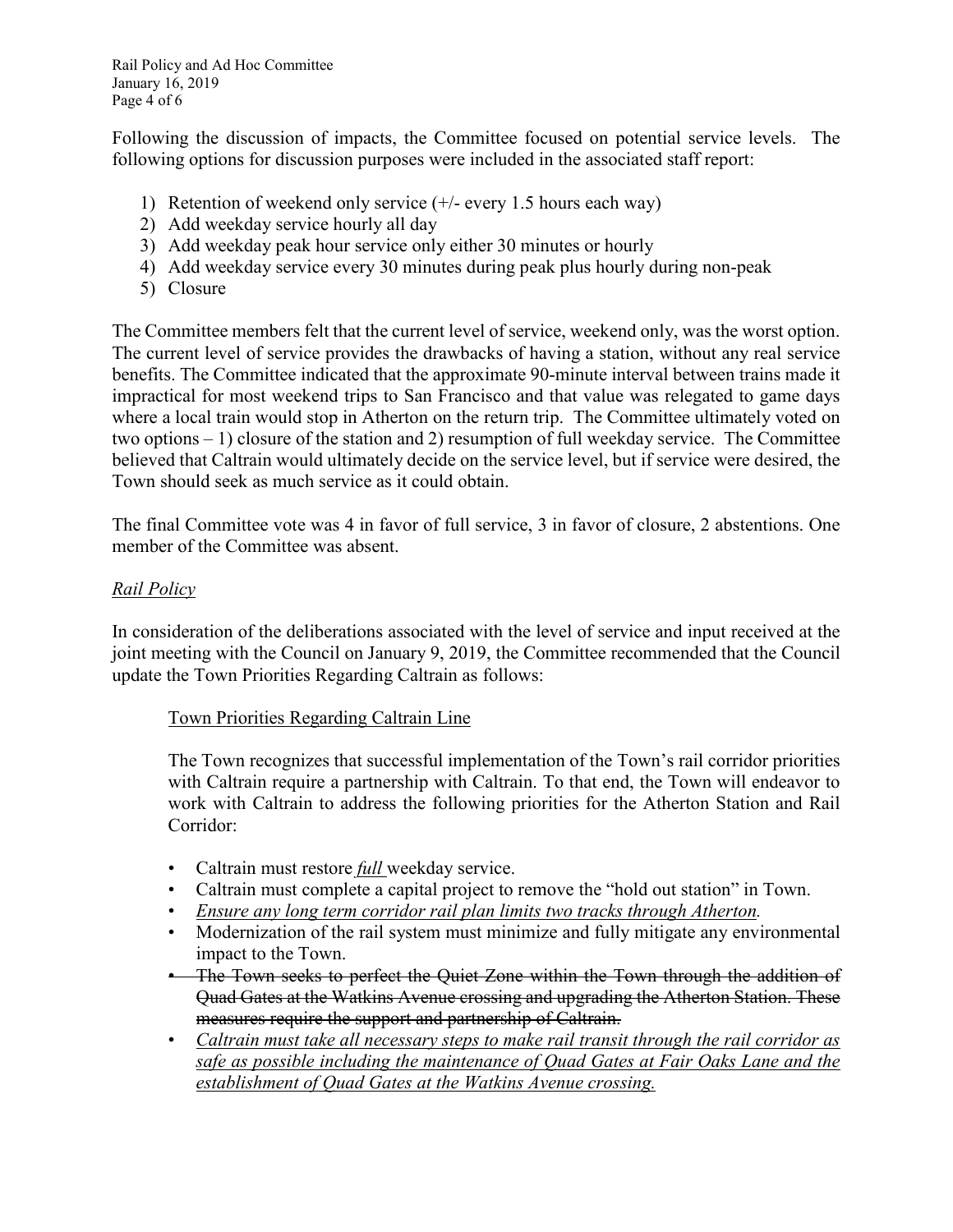Rail Policy and Ad Hoc Committee January 16, 2019 Page 5 of 6

> • *Caltrain must continue to enforce the compliance requirements for the Fair Oaks Lane Quiet Zone.*

#### *Ad Hoc Subcommittee*

With the various efforts underway to address housing needs in our surrounding communities, and at the Regional and State levels, it may be beneficial to designate two Councilmembers to take the lead with staff on discussing housing issues, concerns and solutions with elected officials from neighboring jurisdictions and within the region, as well as County Supervisors and State Representatives. These discussions would allow the Town to better understand the needs and positions of our neighbors and work to advocate for solutions that consider the needs of the local communities. Such advocacy could include an emphasis on bottom-up rather than top-down solutions and encouraging communities to balance job growth with housing growth within their boundaries. Staff recommends the Mayor designate an Ad Hoc Committee to work with staff on these issues. The Committee would help craft a written response to the Caltrain Business Plan and ultimately work with staff to meet with legislators regarding the development of affordable housing around transportation corridors and the impact on communities like Atherton, and, depending on the direction of Council, meet with Caltrain representatives in regard to the Atherton Station.

### **POLICY FOCUS**

The policy focus for the Council is the proposed service levels, ridership, and other projections within the Caltrain Business Plan; the Town's Rail Policy, and the potential impact of State legislation on local zoning in and around the station.

## **FISCAL IMPACT**

None at this time.